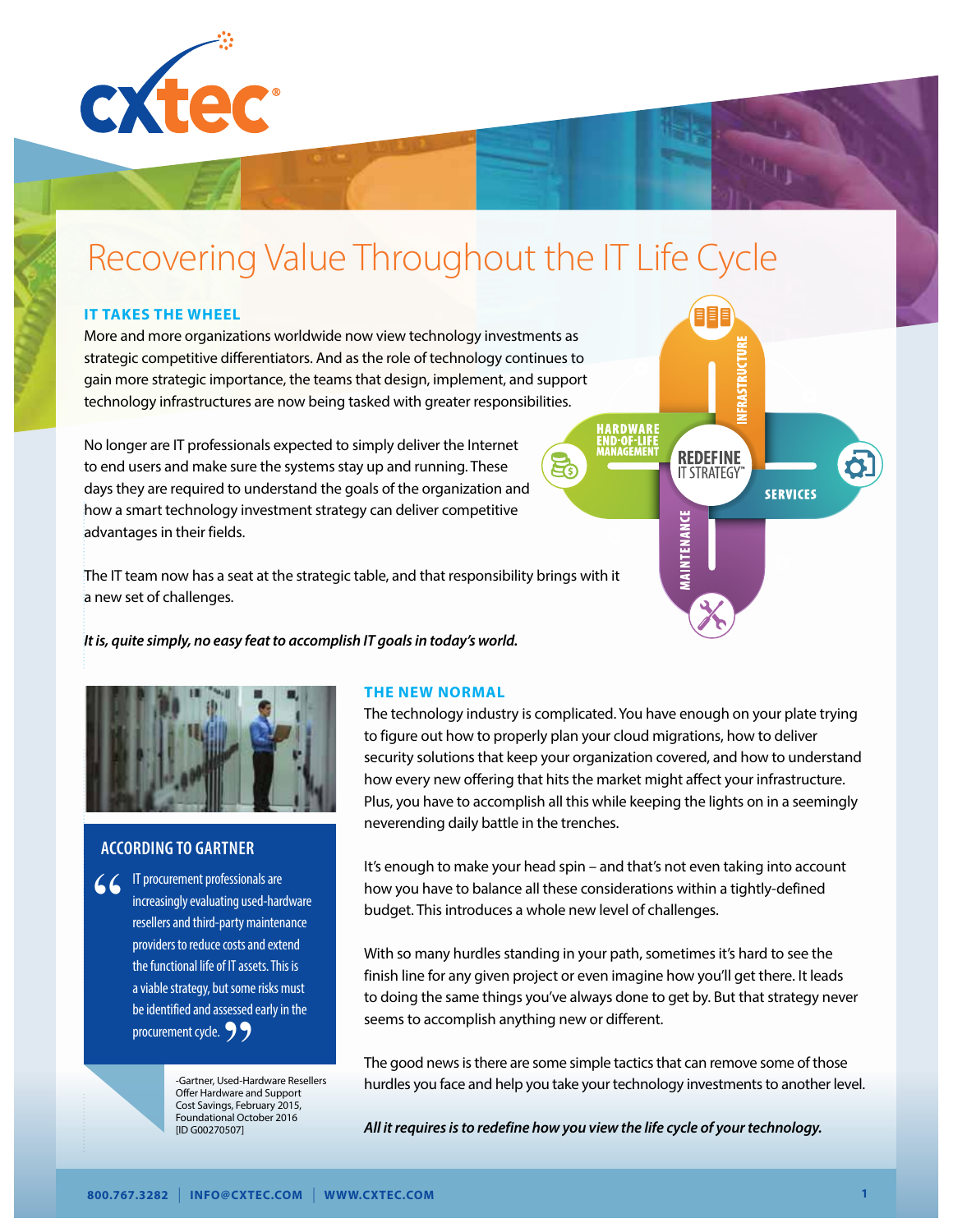#### **SEEING THE FULL PICTURE**

The idea of redefining your view of the IT life cycle sounds like a big deal, doesn't it? It seems as though this new concept might require hours of studying and research in order to use it. But it's really not difficult at all.

Forget about needlessly complicating your job further. Forget about having to learn brand new concepts that only cloud your mind and confuse what you already have planned.

#### **ACCORDING TO GARTNER**

" Recommendation: Actively employ alternatives to traditional vendordefined options to better manage costs by analyzing specific network support needs to identify opportunities, such as selfsparing and balancing coverage levels to align with business fluctuations. 99

> -Gartner, Employ These Four Best Practices to Reduce Network Maintenance Costs, April 2016 [ID G00292366]

*The great part about seeing the full picture of the IT life cycle is that it's actually simple to wrap your head around, and it can allow you to reap huge dividends almost immediately.*

Plus, it's something you're probably already doing, even if you might not realize it. Now you can just give it a name – *life cycle management!*

#### **THE IT VALUE LIFE CYCLE**

Every technology investment's life cycle can be viewed in stages. You can then, in turn, focus on each of the stages within this life cycle and take a unique approach to maximizing value in that stage.

# *When observed from a high-level point of view, the IT life cycle consists of procuring your technology hardware, implementing it, supporting it, and then decommissioning it.*

A huge mistake many organizations make, though, is not addressing these steps as part of a larger strategy for saving. When they do this, they fail to focus on opportunities to maximize value in each.

#### **LIFE CYCLE MANAGEMENT**

If you look closely at every step in the life cycle, you'll find that each contains opportunities to optimize value in your investments. This guide is designed to help you narrow your focus on each step, and discover incredible new opportunities for value recovery throughout the IT life cycle.

When done correctly, IT life cycle management helps you become

# **ACCORDING TO GARTNER**

" Purchasing used server, storage and network hardware – and related maintenance contracts – is a tactic to reduce IT costs.<br>
-Gartner, Used-Hardware Representation<br>
Hardware and Support Cos

-Gartner, Used-Hardware Resellers Offer Hardware and Support Cost Savings, February 2015, Foundational October 2016 [ID G00270507]

more agile, resourceful, and proactive at recovering value in your technology infrastructure. You will be able to:

- **n** Gain greater choices on how to invest your technology budget.
- $\blacksquare$  Customize the right blended solutions for your needs.
- **n** Lower your technology hardware costs.
- Extend the useful life of your equipment.
- Reduce your recurring support expenses.
- Save budget money for other business and profit-driving investments.
- $\blacksquare$  Focus your team on the most important organizational initiatives.
- Reduce your reliance on OEM offerings.
- Recover value for your used hardware.
- **Protect your critical assets.**
- $\blacksquare$  Make your job simpler and free up time and budget.
- $\blacksquare$  Free yourself from conventional industry thinking and models.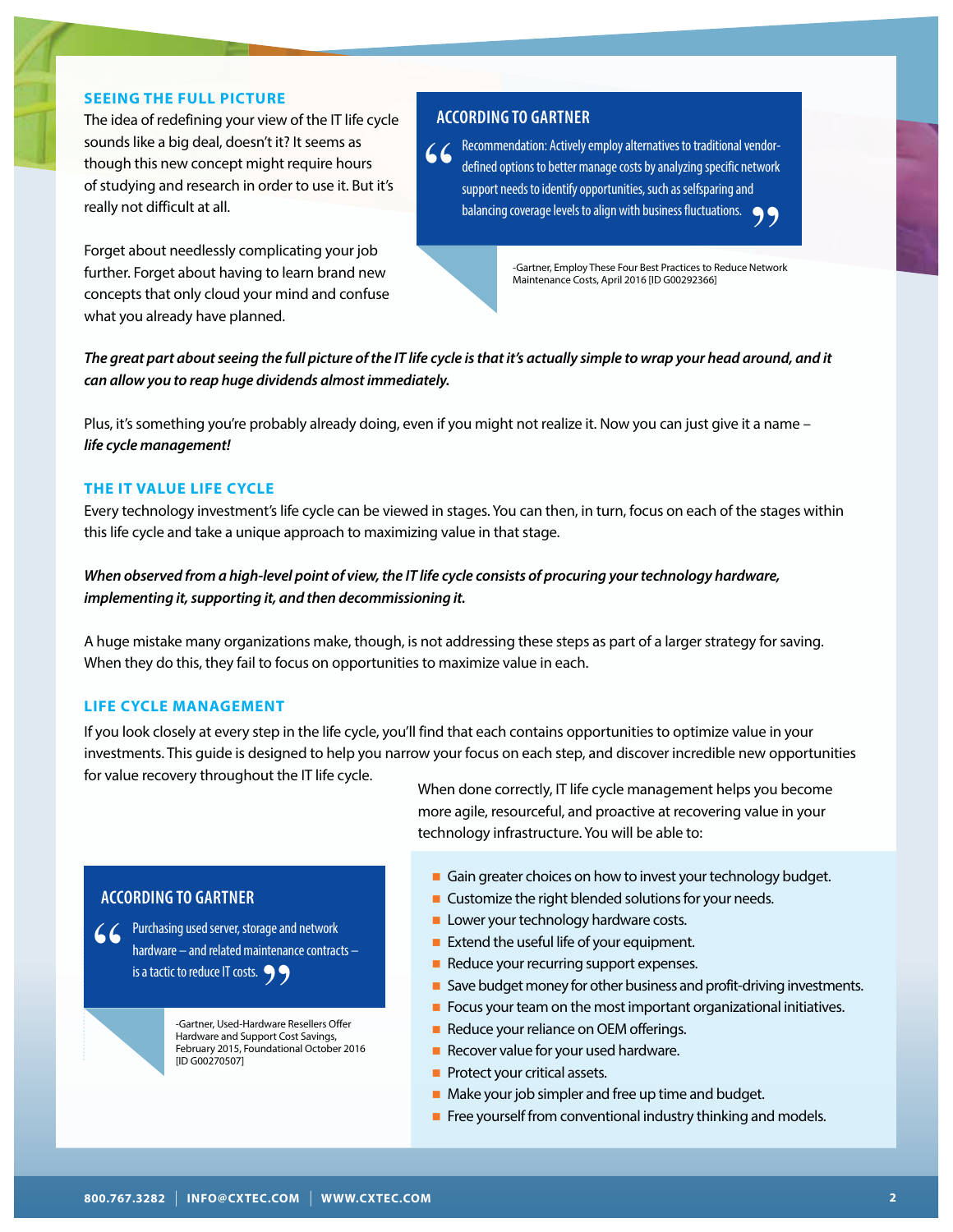*There are a number of advantages to the complete life cycle management approach, and it only makes sense to give the concept a chance.* 

It's a simple, straightforward way to find new ways to maximize value.



We'll review each stage in the IT life cycle, starting with how you procure your technology hardware.



#### **MAXIMIZE ROI WITH A BLEND OF NEW AND PRE-OWNED**

There are many nuances to a hardware investment that some organizations don't take into account. The opportunity to reduce capital expenditure (CAPEX) spends exists, but it requires incorporating pre-owned hardware into the equation.

Using a blended solution of new and pre-owned hardware, where each makes the most sense in your infrastructure, creates a unique and potentially game-changing opportunity to maximize value in your investments. But too often, IT pros will fall into the familiar pattern of only buying new hardware feeling that it's a "safe" bet.

There is a prevailing concept around new hardware that it is highly reliable and features a low failure rate, much more dependable than pre-owned equipment.

This concept even led to the old adage: *No one ever got fired for buying new hardware.*

While this may be true, keep in mind that no one ever got promoted for it either. And in reality, this notion that new hardware is more reliable than pre-owned equipment is false. Actually, the opposite is true.



This graph shows the higher failure rate of new network hardware, and how that rate decreases once the hardware has been successfully in use for a while. The curved line of the graph shows the mean time between failures (MTBF) of the hardware.

Failures tend to occur very early in the life of hardware, or very late. These new hardware failures, many arriving DOA out of the box, can be concerning.

*Most new hardware is only spot-checked to test functionality. Maybe one in 50, or even one in 100, new OEM devices is tested off the line to ensure they're working.*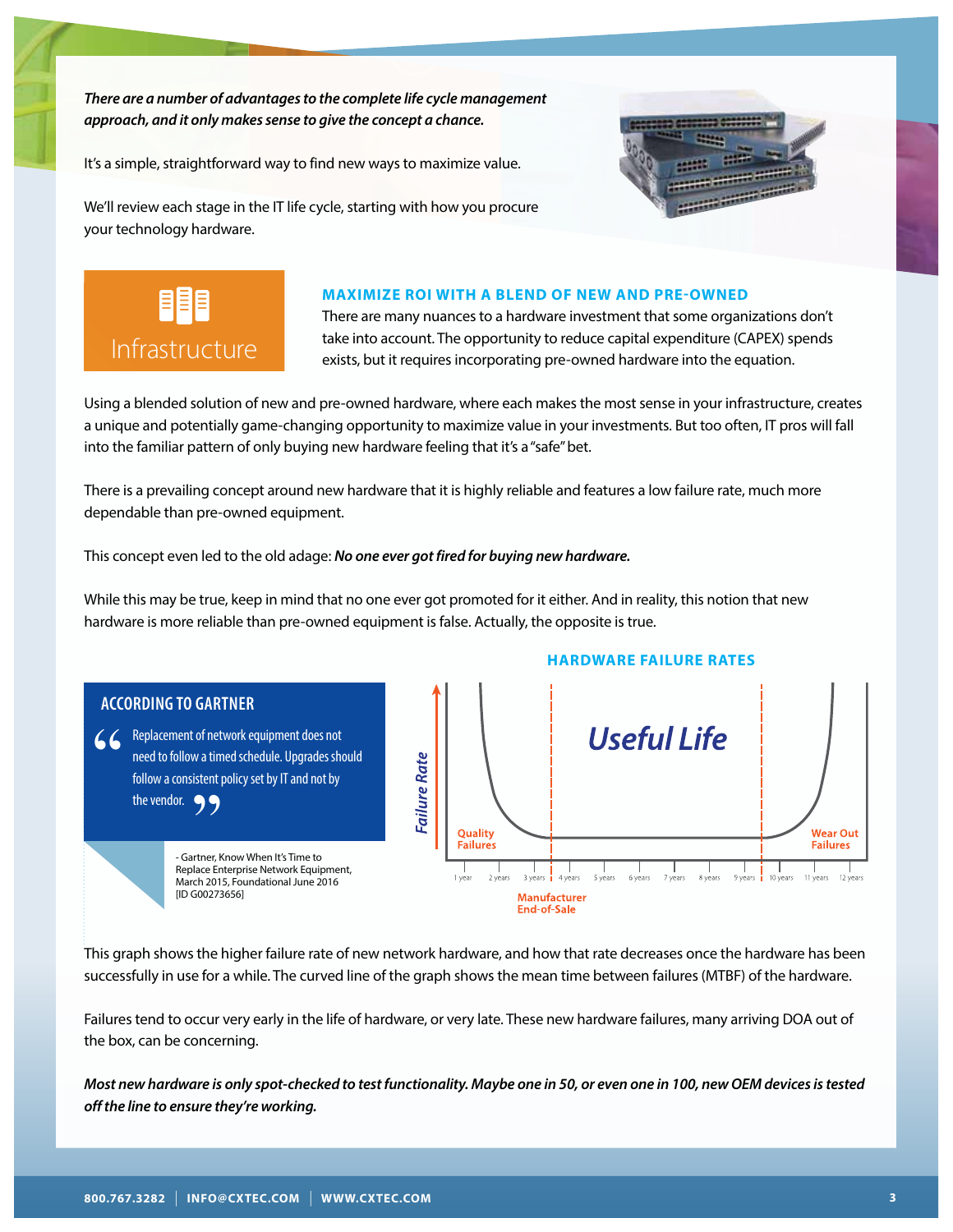#### **THE VALUE OF PRE-OWNED**

On the other hand, a reputable vendor of pre-owned network hardware tests every unit it supplies. This fact actually allows quality pre-owned hardware offerings to boast lower failure rates than new.

Knowing this, it's easy to see the value of considering pre-owned equipment. The hardware OEMs recommend you refresh your technology regularly, but the longer you maintain your infrastructure, the more capital you save for your organization.

## *If the quality of your equipment can handle an extended life cycle, it makes sense to consider maintaining it for a longer period of time.*

Using pre-owned hardware allows you to do just that. You can continue to upgrade to accommodate your needs and extend the useful life of the hardware investments you make, maximizing your ROI and lowering your total cost of ownership (TCO).

#### **TECHNOLOGY AT YOUR PACE**

Once you validate pre-owned hardware as a legitimate, reliable option for your technology infrastructure, it opens up a new set of opportunities for you. The potential to save CAPEX is huge, and you gain a new ability to choose how long to maintain your investment.

#### *There are a myriad of benefits to a hybrid hardware solution.*

You choose how to invest your technology budget, customize solutions specific to your needs, and add value to your bottom line. Extending the useful life of your hardware and upgrading at a pace that makes sense for your organization puts you in total control of your technology strategy.

You save money in two ways: both on the less expensive pre-owned hardware you do buy, and the expensive upgraded equipment you don't. And this money you save on hybrid hardware solutions can be used to improve other areas of your business. Smart investments like this allow you to strengthen not just your technology infrastructure, but your organization as a whole.

# **ACCORDING TO GARTNER**

**CC** Most network equipment is designed to have MTBF greater than 100,000 hours (roughly 11 years), with a general trend toward increasing MTBF due to simpler and standardized design elements. greater than 100,000 hours (roughly 11 years), with a general trend toward increasing MTBF due to

simpler and standardized design elements.<br>
- Gartner, Know When It's Time to Replace<br>
Enterprise Network Equipment, March 2011<br>
Sumburg 2014 IID G007726561 - Gartner, Know When It's Time to Replace Enterprise Network Equipment, March 2015, Foundational June 2016 [ID G00273656]

# **ACCORDING TO GARTNER**

GC The used-hardware market – commonly referred<br>to as the 'secondary market' – can provide<br>significant savings on hardware expenditures. to as the 'secondary market' – can provide significant savings on hardware expenditures.  $\bullet$ 

- Gartner, Used-Hardware Resellers Offer Hardware and Support Cost Savings, February 2015, Foundational October 2016 [ID G00270507]  $^{199}$ <br>fer<br>2016



#### **EXPERTISE FROM INSTALL TO RETIREMENT**

Once you've made the smart decision to blend your hardware investment, the next step in maximizing value is to find a partner that offers expert services. There's no need for you and your team to have to figure out all the complexities of every technology you invest in.

*A partner with expertise helps free up your team's time to focus on more critical, business-driving initiatives.*

A team of highly trained, certified and field-tested technicians can help you configure, install, set up, and support your environment. Their expertise allows them to complete tasks in a fraction of the time it would take your team to accomplish the same job.

Your investment in services actually saves you in the long run. You save hours of your team's time and you can refocus their efforts on initiatives that have a greater impact on the organization's efficiency and profitability.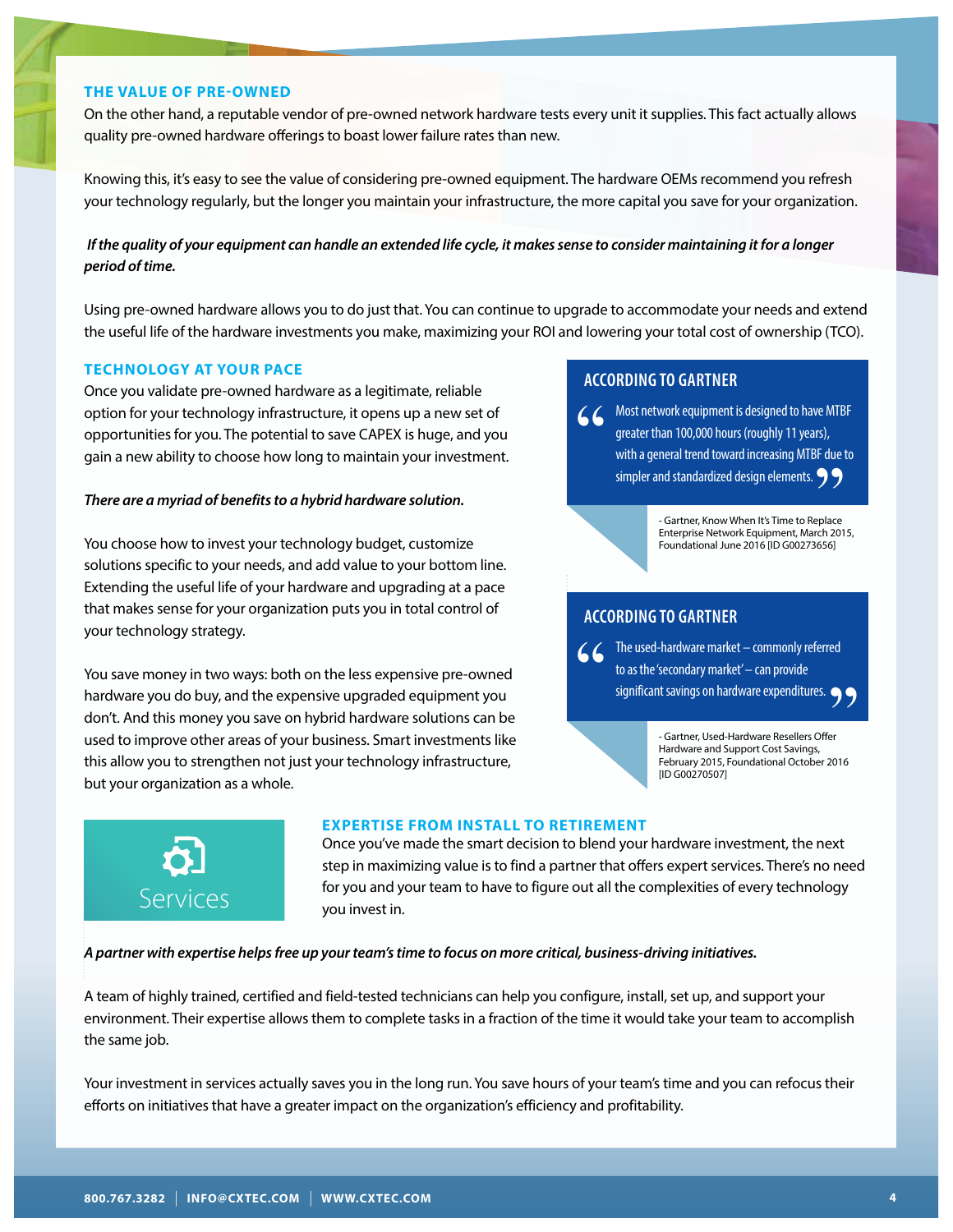#### **A WIDE VISION**

A partner with a wide vision of best practices can provide insight from projects they've undertaken around the globe. They can suggest solutions you may not have known about or truly understood, providing deep insight and a path to expedited organizational success.

Whether you need an advanced, preconfigured solution ready to plug in right out of the box, or on-site assistance with integration, an expert partner enables you to get the best value from all of your projects.

#### **ACCORDING TO GARTNER**

6 6 A global manufacturer of durable goods (electronics) invested in used<br>hardware and related maintenance services for 1,600 devices to be us<br>in 119 offices across 25 countries. The hardware and maintenance cost<br>savings c hardware and related maintenance services for 1,600 devices to be used in 119 offices across 25 countries. The hardware and maintenance cost savings came to a combined total of more than \$4 million.<br>
Gartner, Used-Hardware Resellers Offer Hardware and<br>
Support Cost Savings, February 2015, Foundational

-Gartner, Used-Hardware Resellers Offer Hardware and Support Cost Savings, February 2015, Foundational October 2016 [ID G00270507]

With a partner's help, you can facilitate smooth data center transitions from physical to virtual infrastructure, and take the unknowns out of migrations to public or private cloud.

#### *Ideally, all of these services can be agnostic and independent of OEM influence.*

This allows you to get advice and strategies that benefit you, not just preconceived blueprints based on the agenda of the OEM. Your services strategy helps you reimagine the possibilities your technology can provide for your entire organization.



#### **FLEXIBLE, LOW-COST ALTERNATIVES**

Once you have your equipment in place, the next step in the life cycle journey is to find the ideal support offerings to back it. A common mistake many organizations make is to fixate on OEM support, not realizing they have options at their disposal.

The key is finding a way to right-size your support solution for your organization's unique needs. Employing a hybrid support model can allow you to do just that.

*Building a hybrid support model means using a combination of OEM support, third-party maintenance (TPM) offerings, and a spares program to provide coverage for your technology infrastructure.*

Understanding each of these elements and what its role should be in your support strategy is imperative – especially when your job is evaluated largely on your ability to minimize downtime, keep costs low, and use technology investments to support business growth.

A well-designed hybrid support strategy allows you to choose which options provide the best coverage for your technology infrastructure, while making the most of your operating expense (OPEX) budget.



#### **ACCORDING TO GARTNER**

" Hardware maintenance is increasingly being considered as a 'nonstrategic IT' spending and procurement, with the result being that IT professionals are seeking low-cost alternatives to expensive OEM contracts and pricing.<br>
Gartner, Competitive Landscape: Partnering With Third-Party<br>
Maintenance Providers for Data Center and Network Maintenance

Gartner, Competitive Landscape: Partnering With Third-Party Maintenance Providers for Data Center and Network Maintenance Cost Optimization, July 2017 [ID G00327262]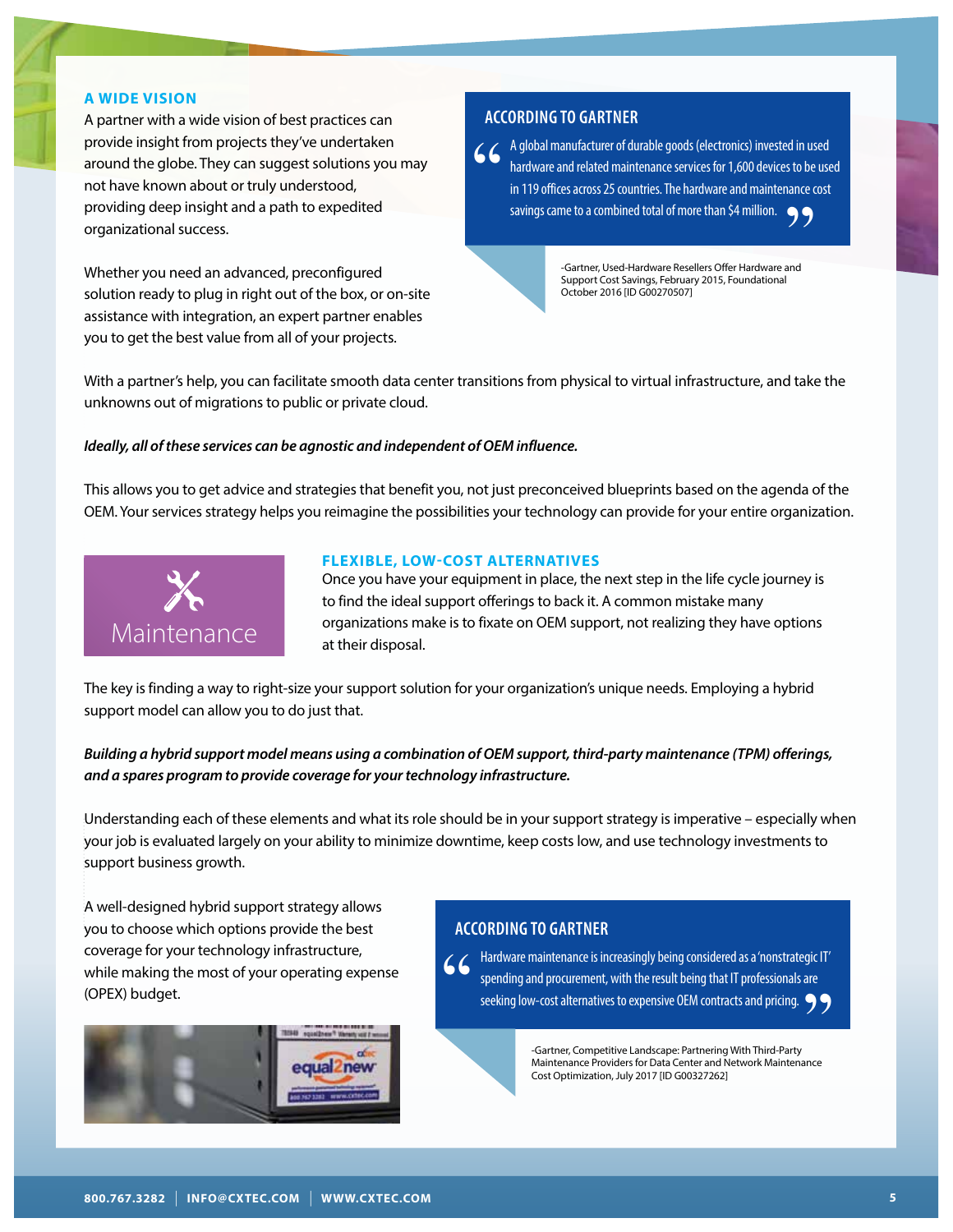#### **THE HYBRID APPROACH**



As you can see in this table, both OEM support and TPM have their ideal technology focuses. The chart provides some guidelines around the types of technology that can be supported by each.

For your more mission-critical areas, featuring high-end compute systems, such as collaboration, security, application foundations, and data and analysis, OEM support may be the best option.

For non-critical areas, such as high-density gear at the edge, devices with reliable software, and end-of-sale/end-of-support gear, TPM can be a much more sensible economic option.

#### **WHY USE THIRD-PARTY MAINTENANCE?**

# **ACCORDING TO GARTNER**

**1 C C** Interest in hybrid-hardware support models, between<br>an OEM and a TPM, has increased, with the OEM<br>supporting newer, software-patchable hardware,<br>and the TPM servicing aging equipment. an OEM and a TPM, has increased, with the OEM supporting newer, software-patchable hardware,

and the TPM servicing aging equipment.<br>
Gartner, Competitive Landscape: Partner<br>
With Third-Party Maintenance Providers<br>
Data Center and Network Maintenance - Gartner, Competitive Landscape: Partnering With Third-Party Maintenance Providers for Data Center and Network Maintenance Cost Optimization, July 2017 [ID G00327262]

TPM programs are hardware support solutions provided by vendors independent of the OEM. While OEMs will advocate that you should use their support offerings on every piece of hardware in your network, how cost-effective can that be in the long run?

#### *At what point does an OEM maintenance program reach its point of diminishing returns?*

OEMs provide great replacement programs with numerous options, but you might be paying a premium price for features you don't really use or need – especially if the hardware you're supporting is end-of-life or end-of-sale. In fact, some OEM support pricing strategies are designed to force a hardware upgrade.



# **ACCORDING TO GARTNER**

GC TPM contracts will offer customers an average of 60% savings<br>off of OEM support list prices. However, depending on<br>equipment type, location and product density, Gartner has<br>seen that the range of savings with TPM contra off of OEM support list prices. However, depending on equipment type, location and product density, Gartner has seen that the range of savings with TPM contracts is 50% off

OEM list up to 95% off OEM list.<br>
COEM list up to 95% off OEM list.<br>
Cartner, Competitive Landscap<br>
Party Maintenance Providers for<br>
Maintenance Providers for -Gartner, Competitive Landscape: Partnering With Third-Party Maintenance Providers for Data Center and Network Maintenance Cost Optimization, July 2017 [ID G00327262] This graph shows the depreciating value of the hardware over its lifetime, compared to the cost of OEM maintenance. As the OEM's planned obsolescence of the gear approaches, the price of support increases. At this point, many times the maintenance plan costs more than the hardware it's supporting.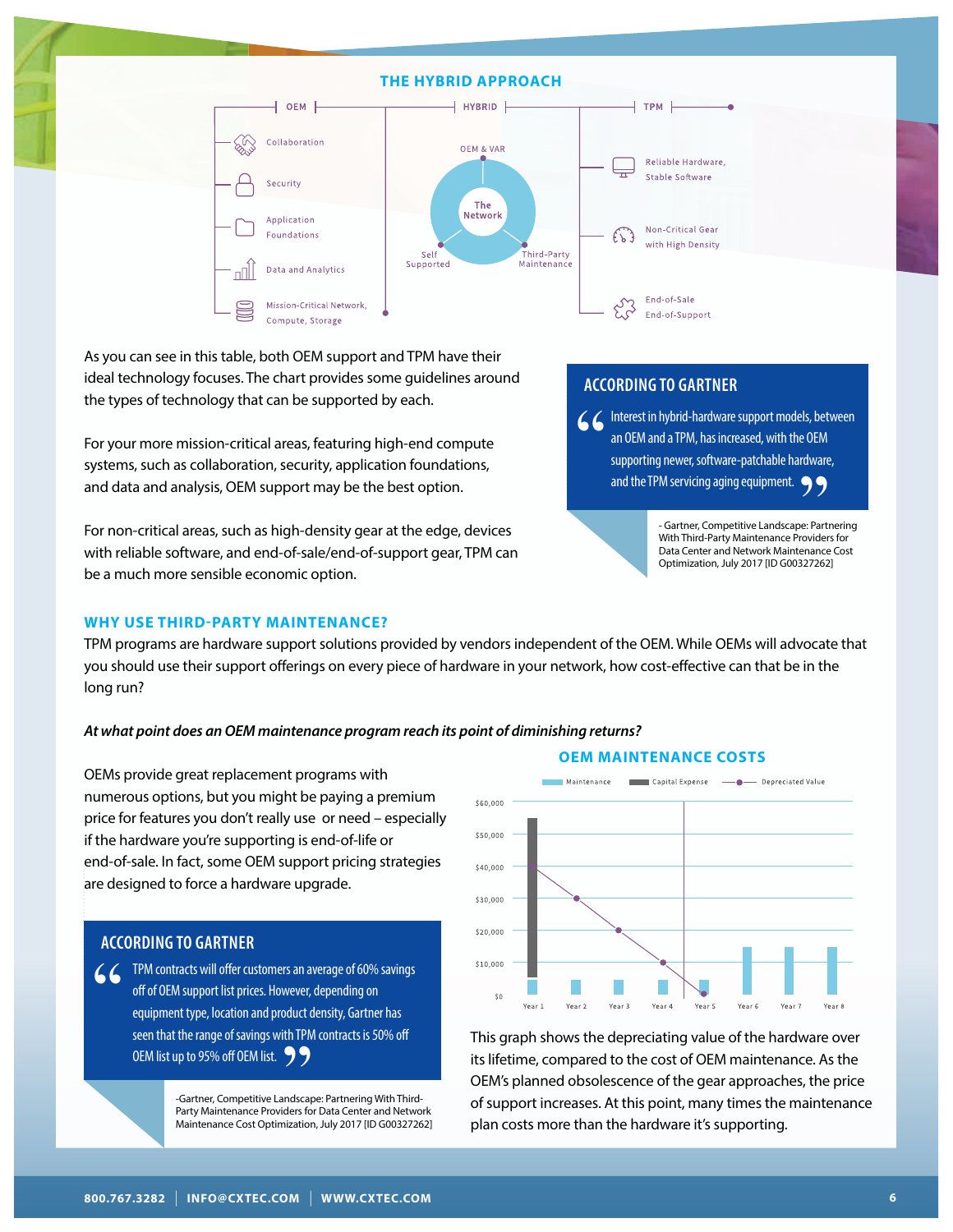#### **THE VALUE OF TPM**

Once you've reached the point of planned obsolescence, TPM programs are a smart alternative that feature a number of benefits.

### *Don't pay for what you don't need. Don't pay for what's not coming. Don't pay for what's free.*

The great thing about TPM is that no matter what kind of equipment you're using, new or preowned, TPM is a strategic and well-established way to get the quality coverage you need while saving money that can be used on other high-priority needs in your infrastructure.

#### **ACCORDING TO GARTNER**

**Enterprises seek hardware support services from used-hardware** resellers and third-party maintenance (TPM) providers for benefit such as cost savings, requiring IT procurement professionals to assess where these services resellers and third-party maintenance (TPM) providers for benefits such as cost savings, requiring IT procurement professionals to assess where these services will be most effective. re these services will be most effective.<br>
-Gartner, Used-Hardware Resellers Offer Hardware and<br>
Support Cost Swings February 2015 Equipositional

Support Cost Savings, February 2015, Foundational October 2016 [ID G00270507]

Third-party maintenance offerings feature a number of advantages:

- Get 50-60% cost savings over OEM.
- $\blacksquare$  Enjoy flexible contract terms with month-to-month and one-year contracts and the ability to terminate without penalty.
- $\blacksquare$  Accelerate the mean time to repair.
- Customize and right-size your support model.
- Get a quicker, easier experience from a partner focused on your success.
- $\blacksquare$  Extend the useful life of your equipment and maintain your hardware investments longer.
- **Deparade at your pace, not the OEM's.**
- Save OPEX and avoid CAPEX spends.

## **AN INVESTMENT IN TPM IS AN INVESTMENT IN YOUR OWN INDEPENDENCE.**

You free yourself from solely relying on expensive OEM support plans, and you get a solution that best fits your needs.

OEM support plans are not your only choice. Consider TPM to customize your support, lower OPEX, and create a new avenue of savings for your organization's bottom line.



#### **PROTECT PEACE OF MIND, RECOVER MAXIMUM VALUE**

Your value life cycle journey comes full circle when you maximize ROI on the technology you already have. But it's not enough to just sell your gear to any random buyer and assume it all worked out well for you.

*When decommissioning and selling back your used technology, you must find a partner that not only provides maximum value, but also protects your critical assets.*

In order to accomplish successful life cycle management, you require safe, secure hardware end-of-life management (HELM) services. It's imperative to find an ITAD provider who offers data sanitization and destruction services that protect your data's integrity and privacy, and handles your gear in an environmentally-responsible way.

It's about selling back your used hardware at maximum value, protecting your data's integrity while you do it, and using that money to fund future investments.

#### **ACCORDING TO GARTNER**

**4** (ITAD) continue to struggle with the two big categories of ITAD risk:<br>data security (thorough data sanitization of all data-bearing assets)<br>and proper environmental recycling. <br>**9** (ITAD) continue to struggle with the two big categories of ITAD risk: data security (thorough data sanitization of all data-bearing assets) and proper environmental recycling.<br>
For the Santher, Market Guide for IT Asset Disposit<br>
November 2016 [ID G00299482]

-Gartner, Market Guide for IT Asset Disposition, November 2016 [ID G00299482]

#### **DON'T BECOME A STATISTIC**

The legal repercussions, the threat to your brand reputation, and the financial impact of a security breach are too big to ignore. Finding a HELM partner who can handle your needs, at scale, anywhere you are in the world is critical.

*You require someone who can handle any project, at any scale, worldwide.*